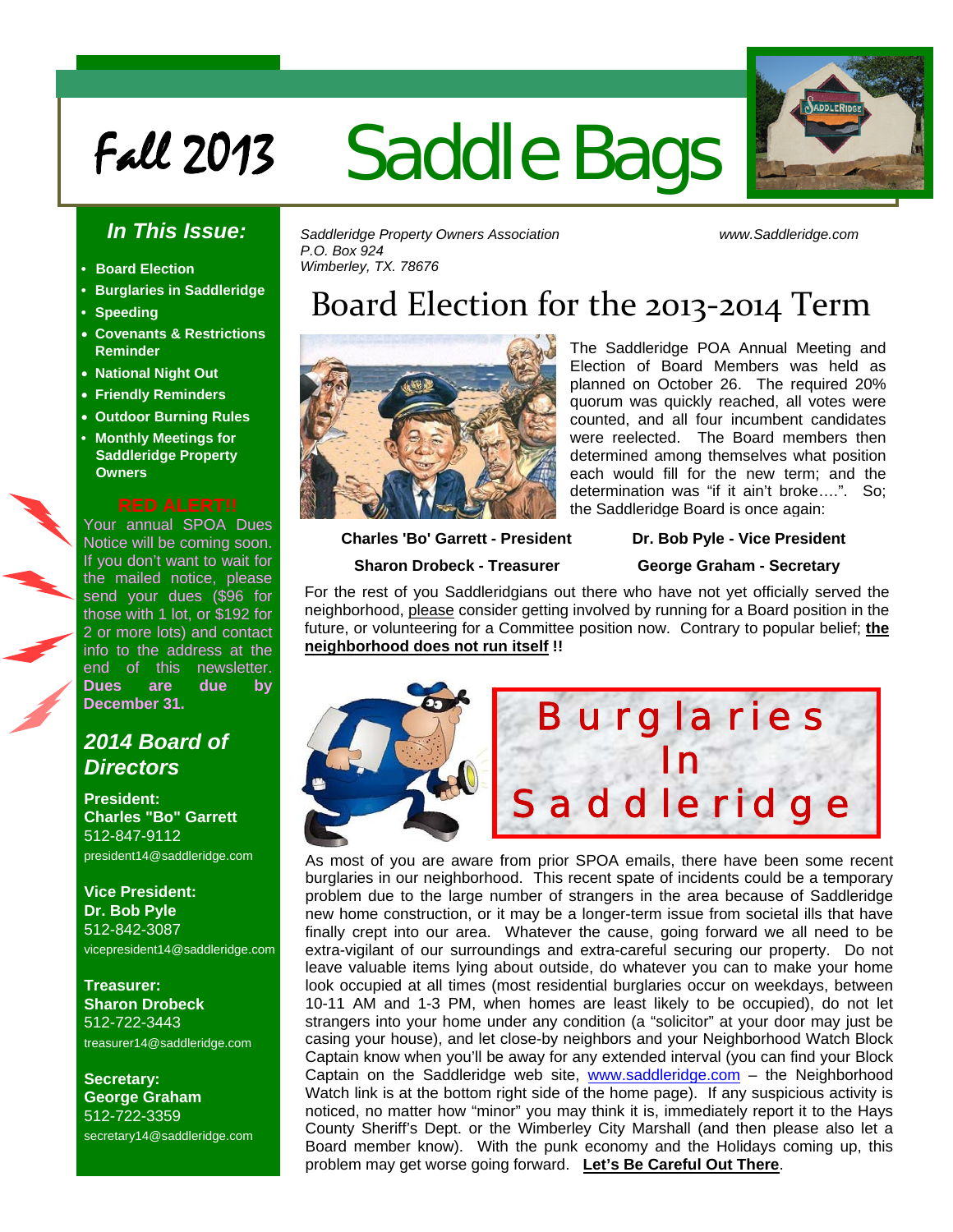

# PEEDING IN THE 'HOOD

**LEGAL DISCLAIMER:** The editorial article below in no way, shape, or form implies that the SPOA Board approves or condones any speed in Saddleridge above the posted 30 mph limit.

OK; here we go once again. You've all seen the recent email traffic and previous notes and articles in past newsletters about residents speeding through Saddleridge, sometimes at very high speeds (some at up to almost 70 mph!!). One would think residents would know better; but that seems not to be the case. This problem has even contributed to the recent death of one resident's beloved pet. This problem has been getting worse lately; not better. This is also a problem with ATV's; which per the TxDoT laws are held to the same rules as cars and trucks. Going 50+ mph through Saddleridge on an ATV is just plain stupid.

You offenders know who you are, and the all-seeing all-knowing SPOA Board also knows who you are!! There is no legitimate excuse for speeding. If you are constantly running late for whatever reason, learn how to manage your time better. If you are a Type-A personality that just has to go fast all the time, you may want to try some calming exercises such as yoga or TM (can you say "Ooooommmmmmm"?? Sure you can….). Maybe you think you're a racecar driver in training?? Well; you're only fooling yourself. Seriously, we all know that the 30 mph speed limit seems a bit slow for out here in the boonies; but we're stuck with it unless we all want to tear down our mail boxes and replace them with breakaway posts. And let's face it; 40 mph actually "feels" about right for the area. So, how about as a New Year's resolution we all try to at least keep the speed closer to what "feels" right (see the legal disclaimer above).

All of you non-speeding residents can help out, too. Do you see the same vehicle flying past your house at about the same time every day?? Feel free to call the Wimberley City Marshall (if you live in Section 1) or the Hays County Sheriff's Department (for those in Section 2) and ask them to set up a "Speeding Intervention" for the offending party. They will be happy to oblige. Please note that the authorities have also started to patrol our area more often due to both the burglary and speeding problems; so no whining to the Board if you get a ticket!! You've been duly warned. Let's all slow down a bit and smell the wildflowers.







## Compliance with Saddleridge Covenants & Restrictions

As most residents know, but some apparantely do not, Saddleridge has a set of legallybinding Covenants & Restrictions which all residents agreed to abide by when purchasing their Saddleridge property. These Covenants & Restrictions are quite minimal as compared to a normal set of subdivision rules, and are easy to find on the Saddleridge web site in the Documents section. However, a number of residents have lately chosen to ignore this minimal set of rules; both accidently through ignorance or misinformation, and also on purpose!! These recent infractions were mostly regarding the Archetectual Control Committee (ACC) set of rules. ACC approval is required for most all outdoor construction projects (buildings, sheds, barns, fences, pools, etc.).

Since the frequency and number of these problems seems to be on the rise, the SPOA Board is currently considering the addition of monetary penalties (i.e.; fines!!) for noncompliance with the ACC-related Covenants & Restrictions going forward.

Furthermore, the SPOA Board respectfully asks that all Saddleridge residents please take a few minutes and familiarize yourself once again with this set of rules. Want to build something?? Check the rules; get the approval. Want to put up a fence?? Check the rules; get the approval. Want to get some livestock?? Check the rules. Ignorance of the rules is not a legitimate defense!!

If you have any questions at all about any aspect of a Covenants & Restrictions item, please contact a Board member for clarification. **Please** do not "assume" anything regarding our Covenants & Restrictions!!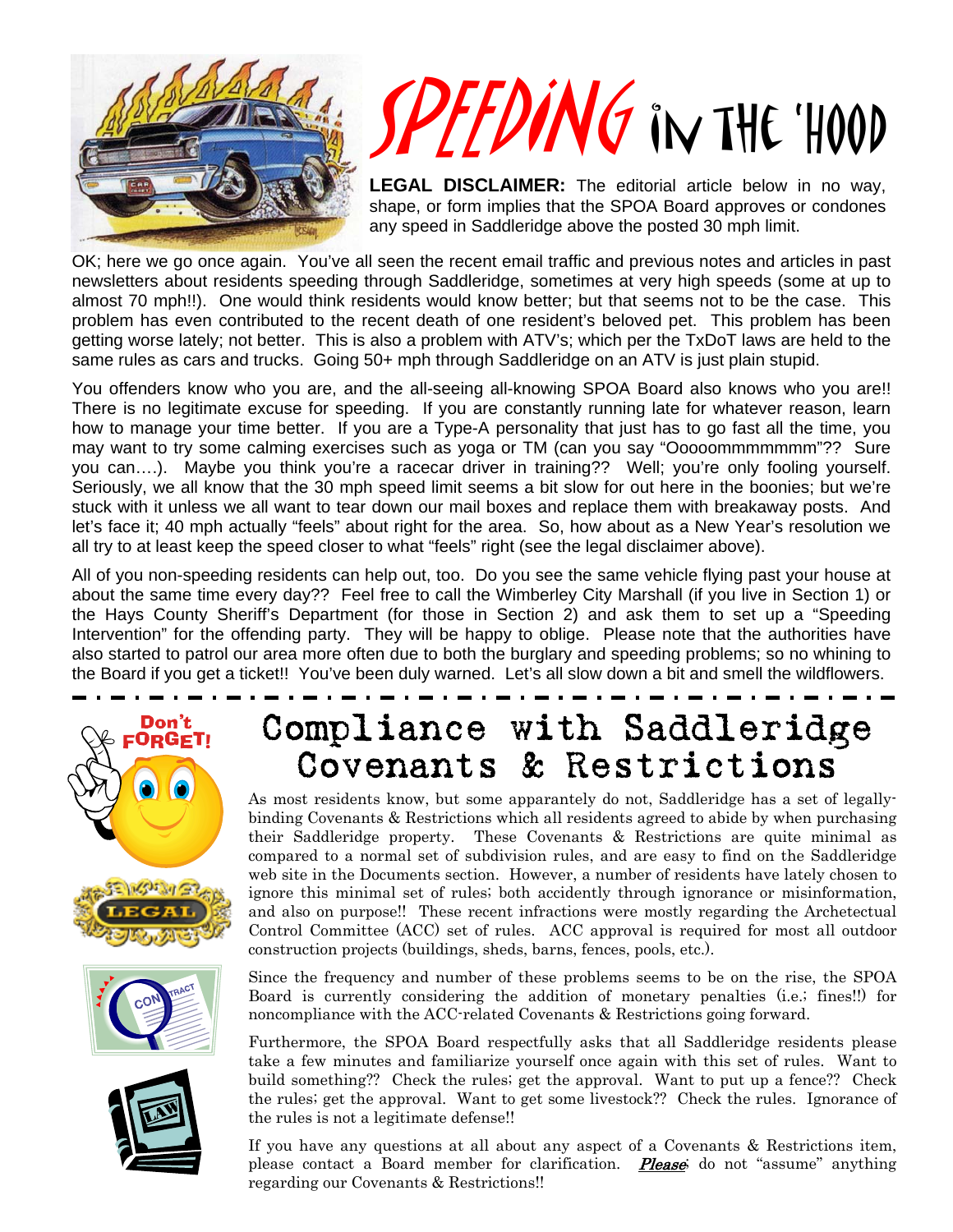

# 2013 National Night Out

The 2013 National Night Out was held on October 1<sup>st</sup> at the Clubhouse. This was the  $15<sup>th</sup>$  NNO for Saddleridge!! 70+ residents attended for socializing and good free food. Since the hot dogs were a bit "short" last year (on both length and flavor!!), the SPOA Board decided this year to go all out and bring in those wonderful big Nathan's dogs from the Sam's Club deli. Also on the table were ham, chili, beans, drinks, and lots of wonderful homemade desserts from the neighborhood ladies. See what you missed if you didn't come out??







# Friendly Reminders

Looking to meet your new neighbors, or just wanting an opportunity to get away from the kids for a while?? Here are a couple of adult activities that you may have an interest in:

**Saddleridge Dinner Club** – This event occurs one weekend night per month (usually a Sunday starting at 6 PM) at a selected local restaurant for socializing and good food, with people paying for their own meals. If interested in joining this activity, please contact Carol Peregoy at 713-202-5062 or by e-mail at [carolperegoy@gmail.com](mailto:carolperegoy@gmail.com).

**Ladies Bunco Group** – This 'ladies only' group meets on the 3rd Tuesday of each month, at a different person's home, for lunch, good conversation, and a rousing game of Bunco (a fun and easilylearned dice game). No skill or prior experience is necessary. If interested in this activity, please contact Marylou Melton at 512-847-2849, or e-mail her at [mewmelton@yahoo.com.](mailto:mewmelton@yahoo.com)

**County Leash Laws**

945

Oak Wilt

*Social* 

*Events* 

Just a reminder to all Saddleridge dog owners; Hays County has an animal restraint law. This means that your dog has to be restrained at all times by fence, chain, or leash. Please have your dogs on a leash when they are outside of their confinement areas. Failure to do so could result in a fine and other possible expenses if Animal Control picks up your loose pet. If you are threatened by a loose dog in Saddleridge, report it to Hays County Animal Control at 512-393-7896.



For you who want some of those cool blue & white address signs for emergencies (they can be seen by emergency personnel through thick smoke), they can be ordered from Hays County for \$3.25 each. To request an order form, contact GIS Services by phone (512-393-2160) or email (addressing@co.hays.tx.us). You can also get the form from Hays County Commissioner Will Conley's office at 512-847-3159.

Help keep Oak Wilt out of our area!! When pruning or trimming oaks, please seal **all** wounds with something. It doesn't have to be anything special; just generic spray paint will do it, as the wound only needs protecting for a few days until the tree starts healing itself. Remember, dead oak trees do not help your property value!! Also, if you do any significant tree trimming or brush clearing, please notify Ron Steel at 512-392-0542 so he can use the data to help maintain the Saddleridge Firewise Community rating.



**Hays County Emergency Guide**

A copy of the Hays County Emergency Guide is available at: http://www.visitwimberley.com/cert/CERTemergencyGuide2013.pdf

It contains emergency phone numbers for the Sheriff's Office, Dispatch, Animal Control and Poison Control, as well as information concerning Disaster Planning, the Emergency Notification System and Neighborhood Watch. It's a good thing to keep handy.